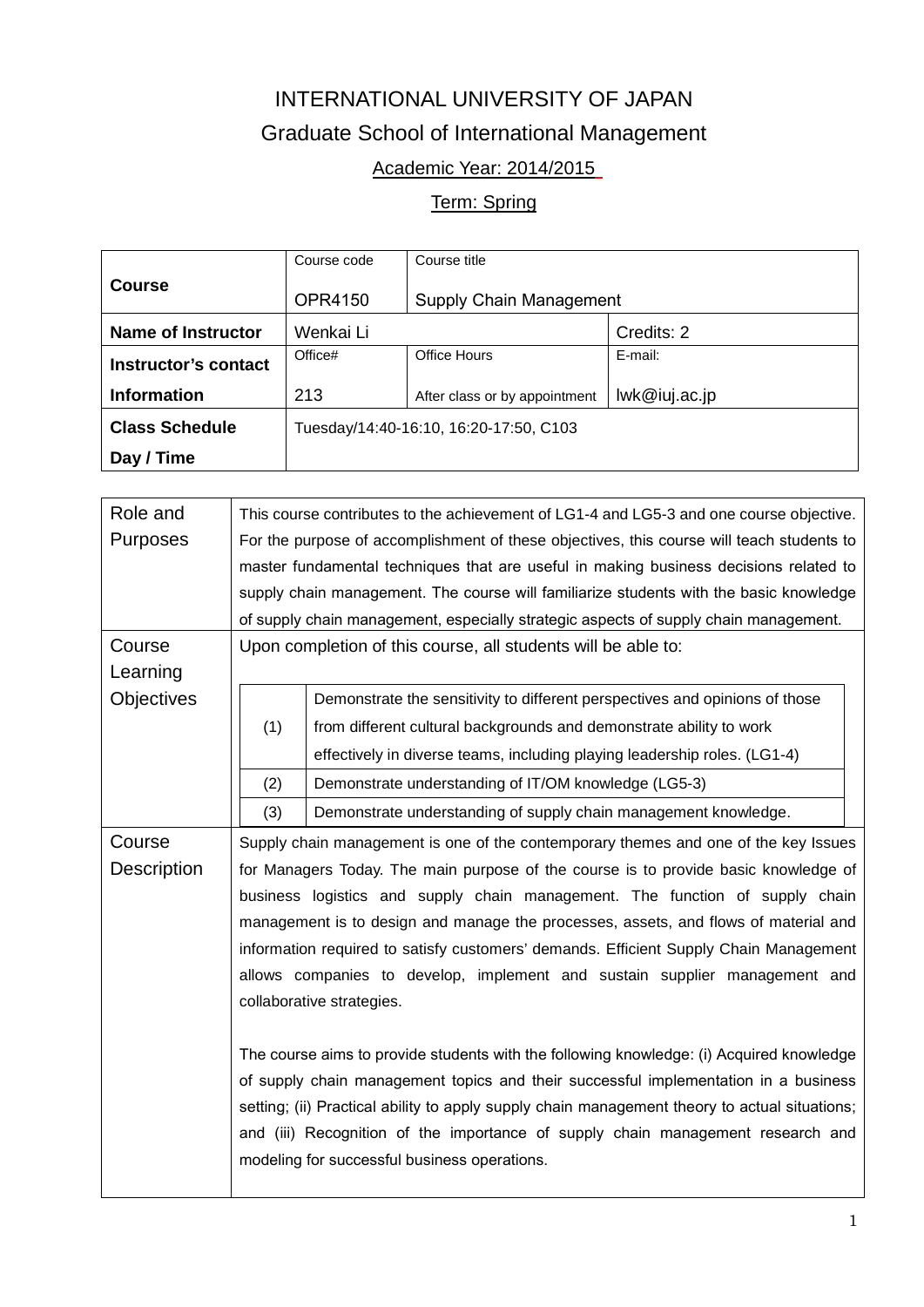|  | This course is helpful for students seeking careers such as consultants, supply chain |
|--|---------------------------------------------------------------------------------------|
|  | managers, operational managers, general managers, financial analysts, and policy      |
|  | makers in manufacturing and service industries.                                       |

| Teaching                   | The classes include lectures and case discussions, by the professor, and the case                                                                                                                                                                                                                                                                                                                                                                                                                                                                                                                               |                                                                                 |     |     |     |  |
|----------------------------|-----------------------------------------------------------------------------------------------------------------------------------------------------------------------------------------------------------------------------------------------------------------------------------------------------------------------------------------------------------------------------------------------------------------------------------------------------------------------------------------------------------------------------------------------------------------------------------------------------------------|---------------------------------------------------------------------------------|-----|-----|-----|--|
| Methodology                |                                                                                                                                                                                                                                                                                                                                                                                                                                                                                                                                                                                                                 | presentations by the student groups. In-class games and field trips may also be |     |     |     |  |
|                            |                                                                                                                                                                                                                                                                                                                                                                                                                                                                                                                                                                                                                 | conducted.                                                                      |     |     |     |  |
| Prerequisite               | General knowledge of management.                                                                                                                                                                                                                                                                                                                                                                                                                                                                                                                                                                                |                                                                                 |     |     |     |  |
| Assessment                 |                                                                                                                                                                                                                                                                                                                                                                                                                                                                                                                                                                                                                 |                                                                                 |     |     |     |  |
| Methods in                 | Learning Objectives                                                                                                                                                                                                                                                                                                                                                                                                                                                                                                                                                                                             |                                                                                 |     |     |     |  |
| Alignment with<br>Intended |                                                                                                                                                                                                                                                                                                                                                                                                                                                                                                                                                                                                                 | Assessment methods                                                              | (1) | (2) | (3) |  |
| Learning                   |                                                                                                                                                                                                                                                                                                                                                                                                                                                                                                                                                                                                                 | Class participation                                                             | 15% | 20% | 10% |  |
| <b>Objectives</b>          |                                                                                                                                                                                                                                                                                                                                                                                                                                                                                                                                                                                                                 | In-class case discussions                                                       | 10% | 20% | 10% |  |
|                            |                                                                                                                                                                                                                                                                                                                                                                                                                                                                                                                                                                                                                 | In-class group discussions                                                      | 15% | 10% | 10% |  |
|                            |                                                                                                                                                                                                                                                                                                                                                                                                                                                                                                                                                                                                                 | Group case presentations                                                        | 10% | 20% | 20% |  |
|                            |                                                                                                                                                                                                                                                                                                                                                                                                                                                                                                                                                                                                                 | Peer review                                                                     | 50% |     | 10% |  |
|                            |                                                                                                                                                                                                                                                                                                                                                                                                                                                                                                                                                                                                                 | Home works                                                                      |     | 10% | 10% |  |
|                            |                                                                                                                                                                                                                                                                                                                                                                                                                                                                                                                                                                                                                 | Final report                                                                    |     | 20% | 30% |  |
|                            |                                                                                                                                                                                                                                                                                                                                                                                                                                                                                                                                                                                                                 | Weight on Final Grade                                                           | 10% | 15% | 75% |  |
|                            | Notes:<br>(1). Learning objective (1) will be evaluated by class participation, In-class case<br>discussions, In-class group discussions, Group case presentations, and peer review. The<br>weight of each assessment method to evaluate Learning objective (1) is listed in the<br>above table.<br>(2). Assessment methods and corresponding weights to measure Learning objectives (2)<br>and (3) are also listed in the above table.<br>(3). Your scores of learning objectives (1), (2), and (3) will occupy 10%, 15%, and 75% of<br>the final grade, respectively, as listed in the last row of the table. |                                                                                 |     |     |     |  |
| Textbook(s)                | <b>Required Textbook:</b><br>Authors: Chopra, Sunil, and Peter Meindl                                                                                                                                                                                                                                                                                                                                                                                                                                                                                                                                           |                                                                                 |     |     |     |  |
|                            |                                                                                                                                                                                                                                                                                                                                                                                                                                                                                                                                                                                                                 |                                                                                 |     |     |     |  |
|                            |                                                                                                                                                                                                                                                                                                                                                                                                                                                                                                                                                                                                                 | Title: Supply Chain Management: strategy, planning, and operation               |     |     |     |  |
|                            |                                                                                                                                                                                                                                                                                                                                                                                                                                                                                                                                                                                                                 | Imprint: Upper Saddle River, N.J.: Pearson, 2012, c2013.                        |     |     |     |  |
|                            |                                                                                                                                                                                                                                                                                                                                                                                                                                                                                                                                                                                                                 | Edition: 5th Global ed.                                                         |     |     |     |  |
|                            | ISBN:<br>ISBN-10: 0273765221 • ISBN-13: 9780273765226                                                                                                                                                                                                                                                                                                                                                                                                                                                                                                                                                           |                                                                                 |     |     |     |  |
|                            | Case Materials:<br>Crocs: Revolutionizing an Industry's Supply Chain Model for Competitive Advantage,<br>Case No: GS-57, Harvard Business School Publishing<br>Recommended books:<br>Simchi-Levi, David, Philip Kaminsky, and Edith Simchi-Levi., Designing and Managing<br>the Supply Chain: concepts, strategies, and case studies. 3rd ed with Student CD, (3rd<br>ed.), McGraw-Hill/Irwin, 2008, ISBN: 978-0-07-110750-1                                                                                                                                                                                    |                                                                                 |     |     |     |  |
|                            | Recommended Journal Articles and periodicals, etc. :<br>Feitzinger, E., and H. Lee (1997), "Mass Customization at Hewlett-Packard The                                                                                                                                                                                                                                                                                                                                                                                                                                                                           |                                                                                 |     |     |     |  |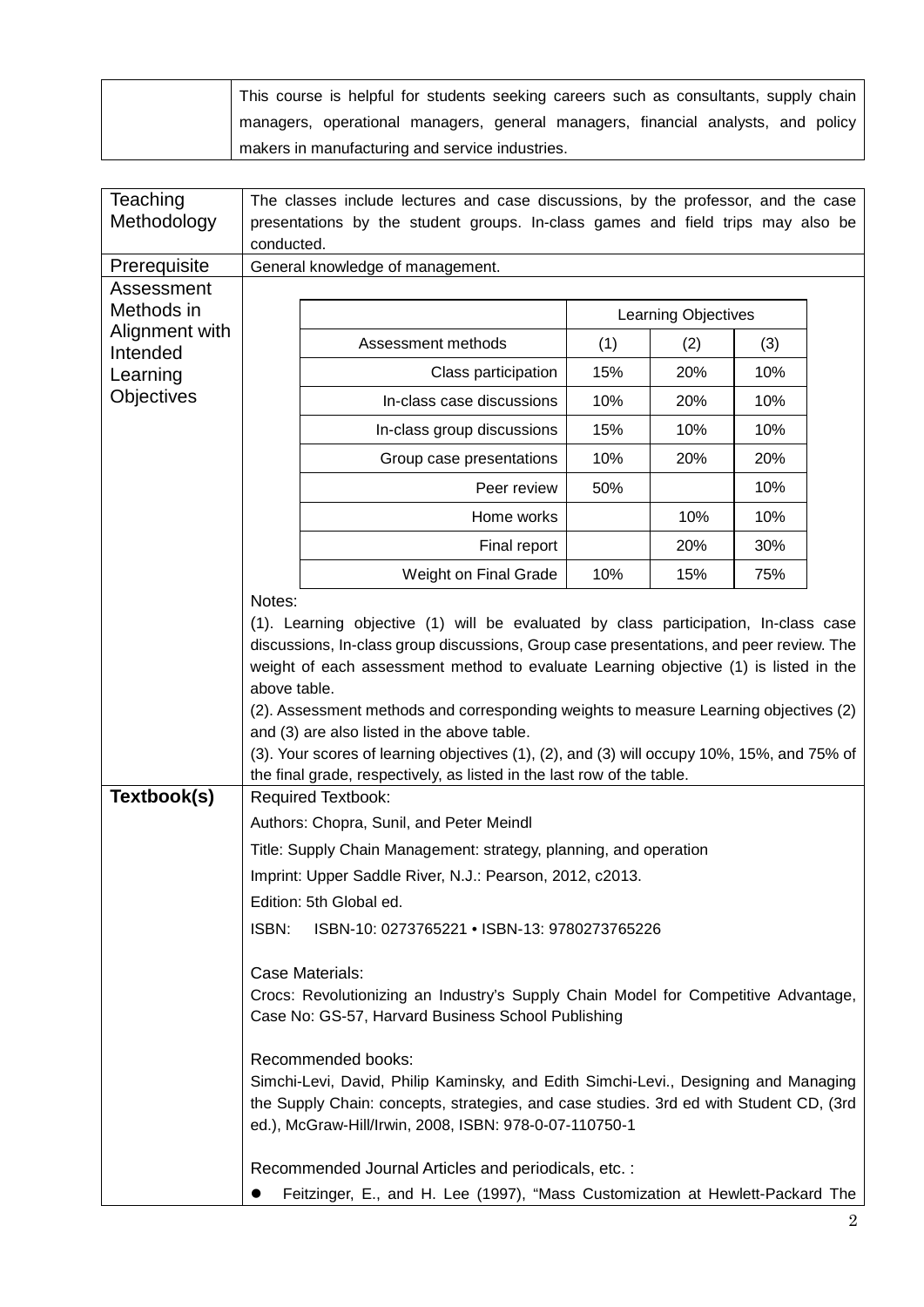| Power of Postponement," Harvard Business Review, Vol.75, 116-121.               |
|---------------------------------------------------------------------------------|
| Fisher, M.L. (1997), "What is the Right Supply Chain for Your Product?" Harvard |
| Business Review, Vol. 75 (2), 105-117.                                          |
| Hau L Lee; V Padmanabhan; Seungjin Whang. The bullwhip effect in supply chains. |
| Sloan Management Review; Spring 1997, 93-102                                    |
| Lee, Hau (2002), "Aligning Supply Chain Strategies with Product Uncertainties," |
| California Management Review, Vol. 44 (3), 105-119                              |
| Lee, Hau (2004), "THE TRIPLE-A Supply Chain," Harvard Business Review, Vol. 82  |
| $(10)$ , p102-112.                                                              |
| Innovating innovation: The case of Seven-Eleven Japan, Hirofumi Matsuo, Susumu  |
| Ogawa, International Commerce Review, 2007, Vol. 7, Issue 2, pp 104-114         |

| <b>Class Outline</b> | <b>Session</b> | Theme/Case<br>Readings/Study questions                                      |                 |
|----------------------|----------------|-----------------------------------------------------------------------------|-----------------|
| (Tentative)          | 1              | <b>Understanding the Supply</b><br>Chain, I.                                | Chap. 1         |
|                      | $\overline{2}$ | Understanding the Supply<br>Chain, II                                       | Chap. 1         |
|                      | 3              | Supply Chain Performance:<br>Achieving Strategic Fit and<br>Scope, I        | Chap. 2         |
|                      | $\overline{4}$ | Supply Chain Performance:<br>Achieving Strategic Fit and<br>Scope, II       | Chap. 2         |
|                      | 5              | Supply Chain Drivers and<br>Metrics, I                                      | Chap. 3         |
|                      | 6              | Supply Chain Drivers and<br>Metrics, II                                     | Chap. 3         |
|                      | $\overline{7}$ | Case 7-11 Japan, I                                                          | Textbook P72-79 |
|                      | 8              | Case 7-11 Japan, II                                                         | Textbook P72-79 |
|                      | 9              | <b>Designing Distribution</b><br>Networks and Applications to<br>e-Biz, I   | Chap 4          |
|                      | 10             | <b>Designing Distribution</b><br>Networks and Applications to<br>e-Biz, II  | Chap 4          |
|                      | 11             | <b>Designing Distribution</b><br>Networks and Applications to<br>e-Biz, III | Chap 4          |
|                      | 12             | Network design in the supply<br>chain                                       | Chap. 5         |
| 13<br>14             |                | Case: Crocs, I                                                              |                 |
|                      |                | Case: Crocs, II                                                             |                 |
|                      | 15             | Designing Global Supply<br><b>Chain Networks</b>                            | Chap. 6         |
|                      | 16             | Sourcing Decisions in a<br>Supply Chain                                     | Chap. 15        |
|                      | 17             | Beer game, I                                                                |                 |
|                      | 18             | Beer game, II                                                               |                 |